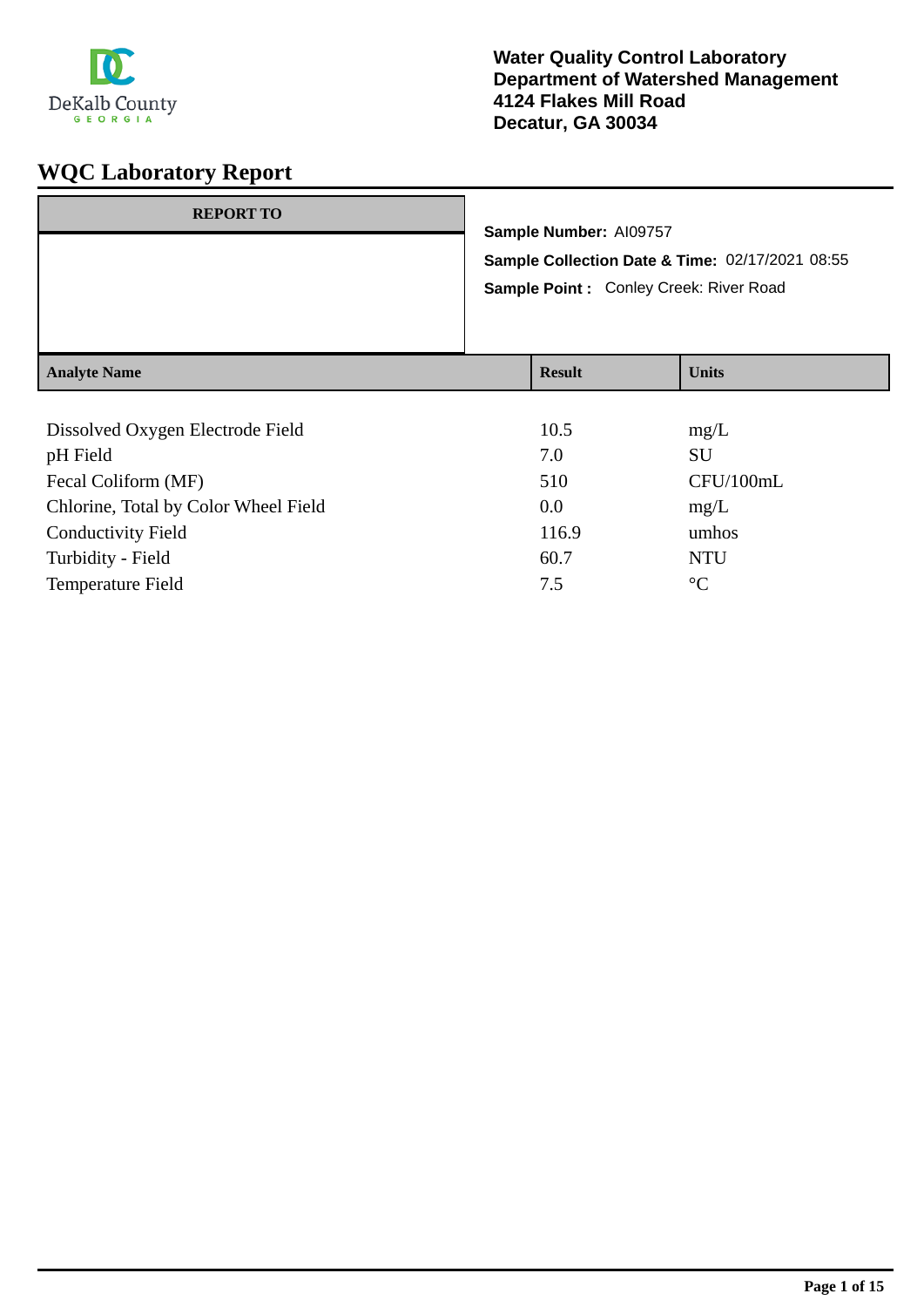

| <b>REPORT TO</b>    | Sample Number: AI09758<br>Sample Point : Doolittle Creek: C. Spring Rd. | Sample Collection Date & Time: 02/17/2021 09:15 |
|---------------------|-------------------------------------------------------------------------|-------------------------------------------------|
| <b>Analyte Name</b> | <b>Result</b>                                                           | <b>Units</b>                                    |

| Chlorine, Total by Color Wheel Field | 0.0  | mg/L            |
|--------------------------------------|------|-----------------|
| <b>Conductivity Field</b>            | 89.6 | umhos           |
| Fecal Coliform (MF)                  | 1000 | CFU/100mL       |
| pH Field                             | 7.3  | SU              |
| Dissolved Oxygen Electrode Field     | 11.2 | mg/L            |
| <b>Temperature Field</b>             | 6.1  | $\rm ^{\circ}C$ |
| Turbidity - Field                    | 9.9  | <b>NTU</b>      |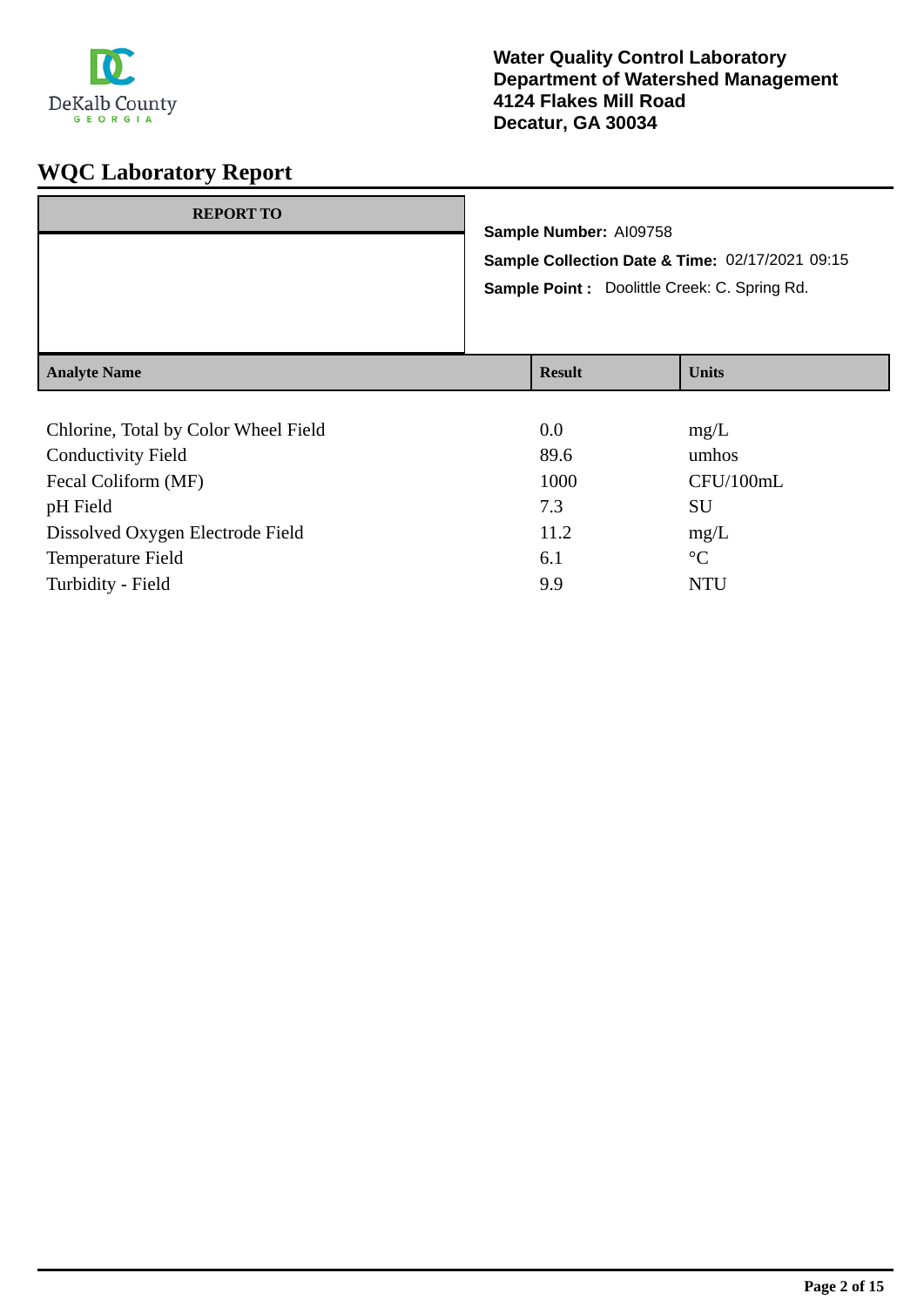

| <b>REPORT TO</b>    | Sample Number: AI09759 | Sample Collection Date & Time: 02/17/2021 09:25<br>Sample Point : Doless Creek: C. Spring Rd. |
|---------------------|------------------------|-----------------------------------------------------------------------------------------------|
| <b>Analyte Name</b> | <b>Result</b>          | <b>Units</b>                                                                                  |

| Temperature Field                    | 5.6  | $\rm ^{\circ}C$ |
|--------------------------------------|------|-----------------|
| Dissolved Oxygen Electrode Field     | 11.2 | mg/L            |
| pH Field                             | 7.2  | SU              |
| Fecal Coliform (MF)                  | 2000 | CFU/100mL       |
| <b>Conductivity Field</b>            | 86.0 | umhos           |
| Turbidity - Field                    | 6.4  | <b>NTU</b>      |
| Chlorine, Total by Color Wheel Field | 0.0  | mg/L            |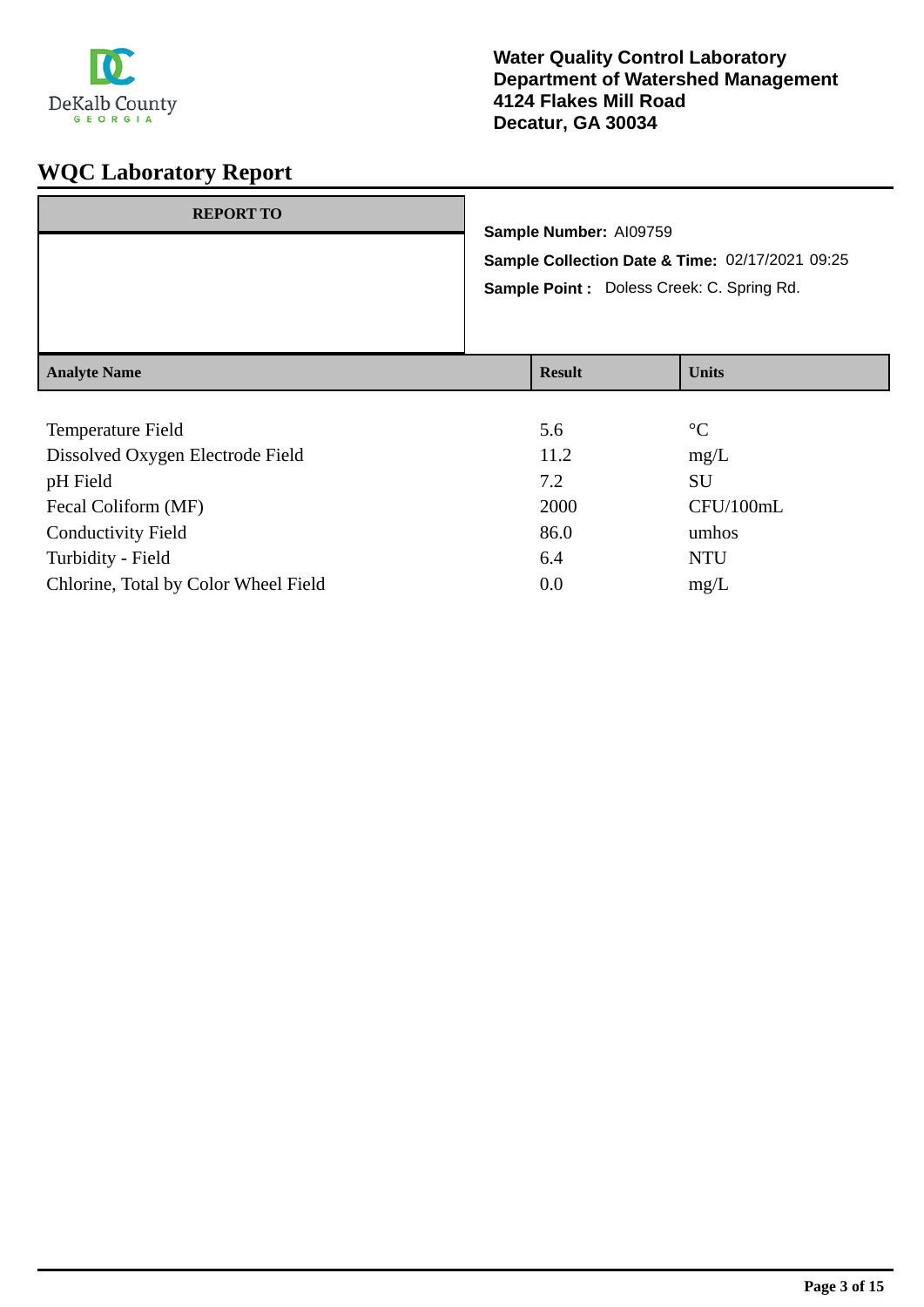

## **Water Quality Control Laboratory Department of Watershed Management 4124 Flakes Mill Road Decatur, GA 30034**

| <b>REPORT TO</b>    |               | Sample Number: AI09760 | Sample Collection Date & Time: 02/17/2021 09:30<br>Sample Point: Sugar Creek: Clifton Church Rd |
|---------------------|---------------|------------------------|-------------------------------------------------------------------------------------------------|
| <b>Analyte Name</b> | <b>Result</b> |                        | <b>Units</b>                                                                                    |

| 180   | CFU/100mL       |
|-------|-----------------|
| 0.0   | mg/L            |
| 10.1  | <b>NTU</b>      |
| 7.2   | SU              |
| 6.1   | $\rm ^{\circ}C$ |
| 11.5  | mg/L            |
| 117.0 | umhos           |
|       |                 |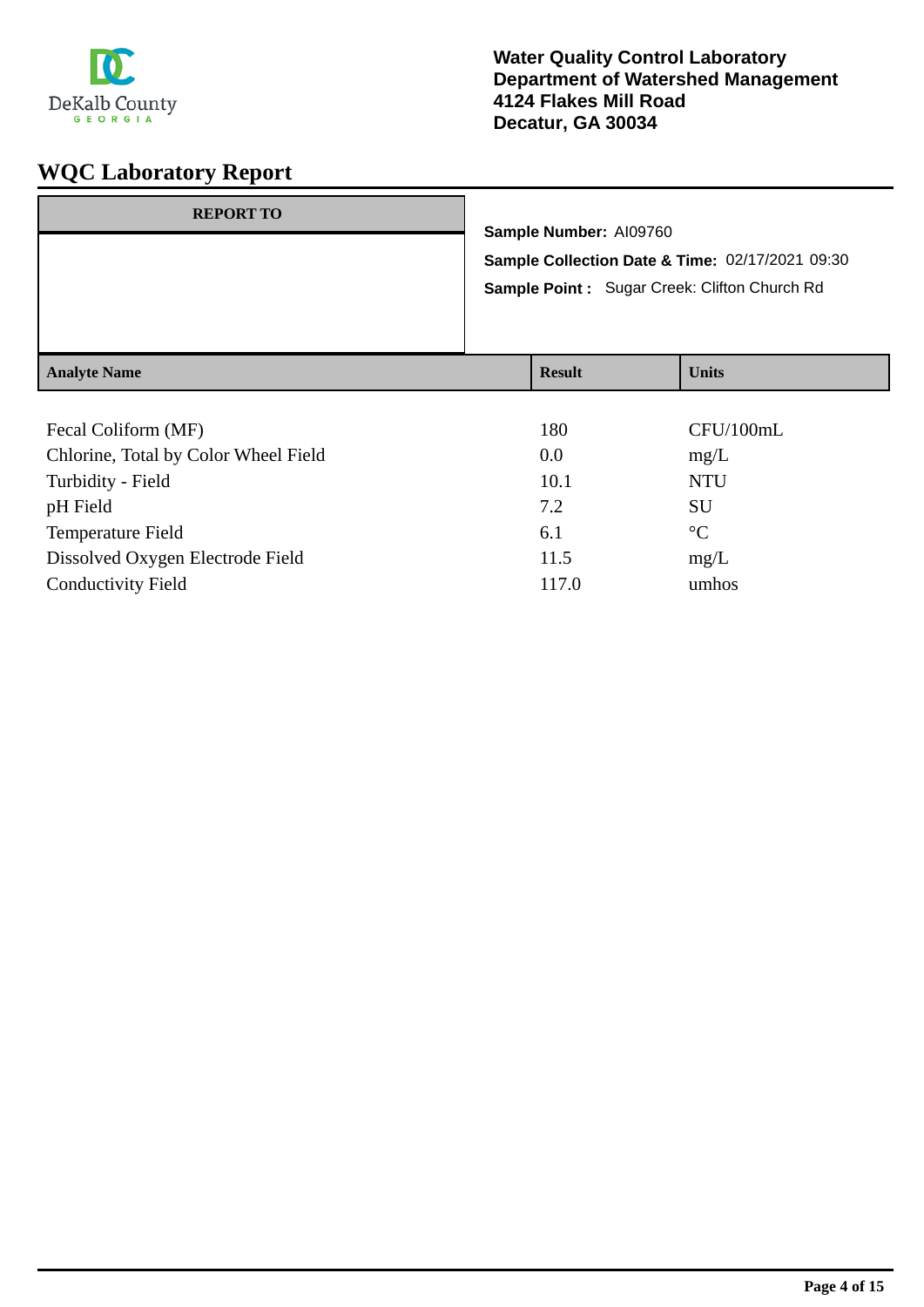

| <b>REPORT TO</b>    | Sample Number: AI09761<br>Sample Point : Cobbs Creek: Rainbow Dr. | Sample Collection Date & Time: 02/17/2021 09:55 |
|---------------------|-------------------------------------------------------------------|-------------------------------------------------|
| <b>Analyte Name</b> | <b>Result</b>                                                     | <b>Units</b>                                    |

| 6.0  | $\rm ^{\circ}C$ |
|------|-----------------|
| 11.4 | mg/L            |
| 7.3  | <b>SU</b>       |
| 3500 | CFU/100mL       |
| 0.0  | mg/L            |
| 87.5 | umhos           |
| 8.4  | <b>NTU</b>      |
|      |                 |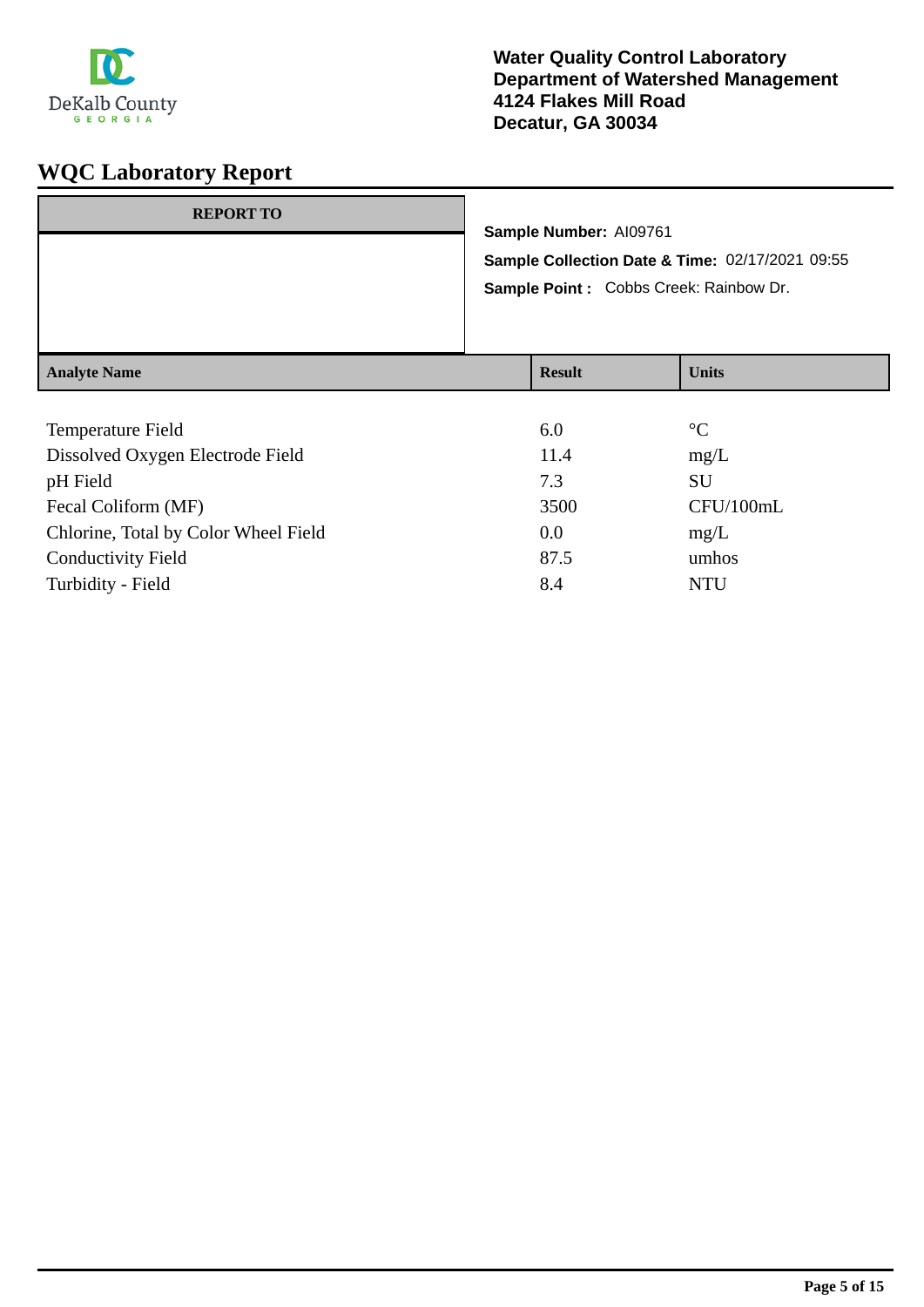

| <b>REPORT TO</b>    | Sample Number: AI09762<br>Sample Point: Sugar Creek at Brannen Rd | Sample Collection Date & Time: 02/17/2021 10:15 |
|---------------------|-------------------------------------------------------------------|-------------------------------------------------|
| <b>Analyte Name</b> | <b>Result</b>                                                     | <b>Units</b>                                    |

| pH Field                             | 7.5   | SU              |
|--------------------------------------|-------|-----------------|
| Fecal Coliform (MF)                  | 330   | CFU/100mL       |
| <b>Conductivity Field</b>            | 121.7 | umhos           |
| Dissolved Oxygen Electrode Field     | 11.7  | mg/L            |
| Turbidity - Field                    | 10.2  | <b>NTU</b>      |
| Temperature Field                    | 6.2   | $\rm ^{\circ}C$ |
| Chlorine, Total by Color Wheel Field | 0.0   | mg/L            |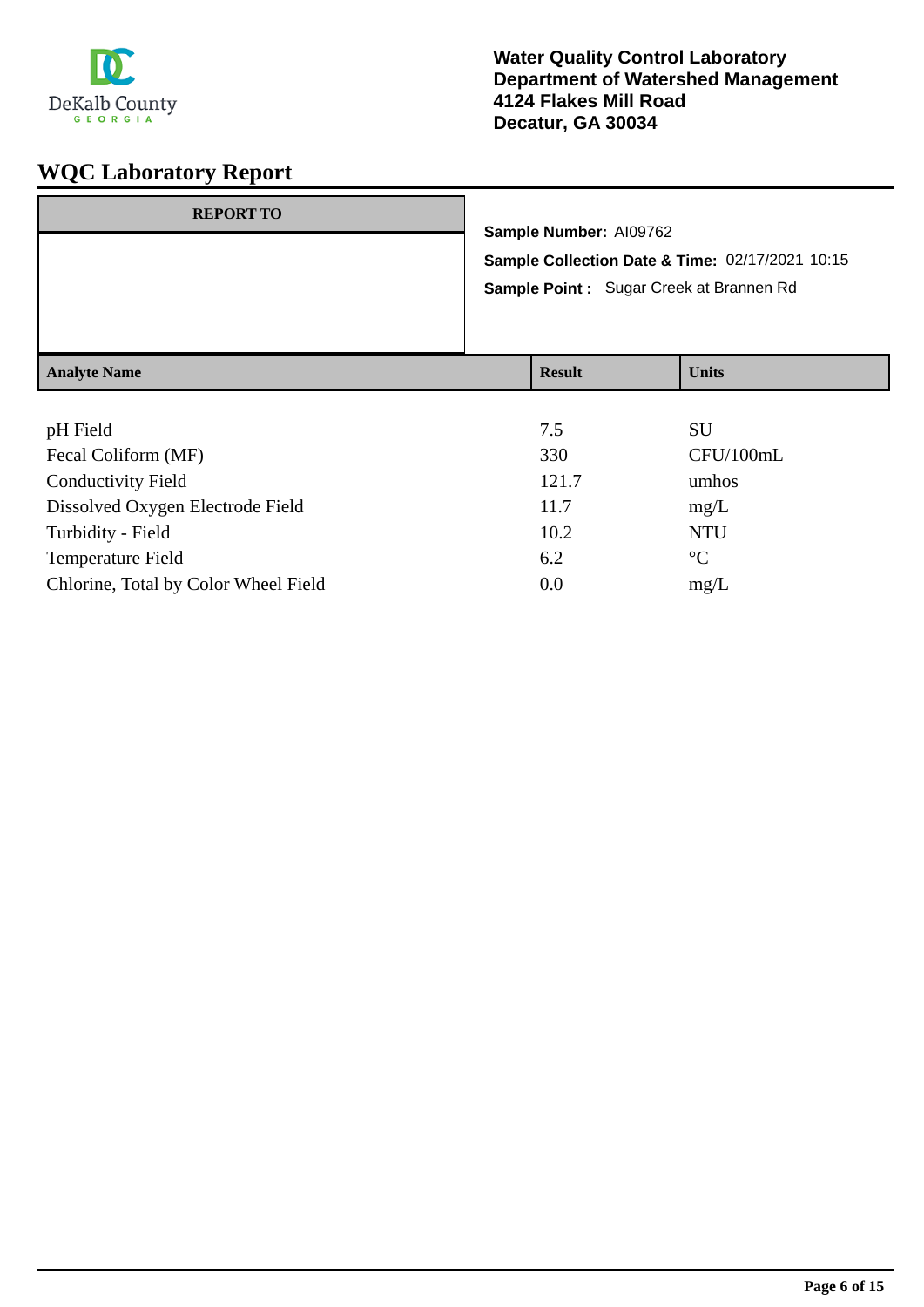

| <b>REPORT TO</b>    | Sample Number: AI09784<br>Sample Collection Date & Time: 02/18/2021 09:20<br>Sample Point: South River Above Snapfinger |               |              |
|---------------------|-------------------------------------------------------------------------------------------------------------------------|---------------|--------------|
| <b>Analyte Name</b> |                                                                                                                         | <b>Result</b> | <b>Units</b> |

| <b>Temperature Field</b>         | 8.9  | $\rm ^{\circ}C$ |
|----------------------------------|------|-----------------|
| Dissolved Oxygen Electrode Field | 10.1 | mg/L            |
| pH Field                         | 7.2  | SU              |
| Turbidity - Field                | 91.1 | <b>NTU</b>      |
| <b>Conductivity Field</b>        | 104  | umhos           |
| Fecal Coliform (MF)              | 600  | CFU/100mL       |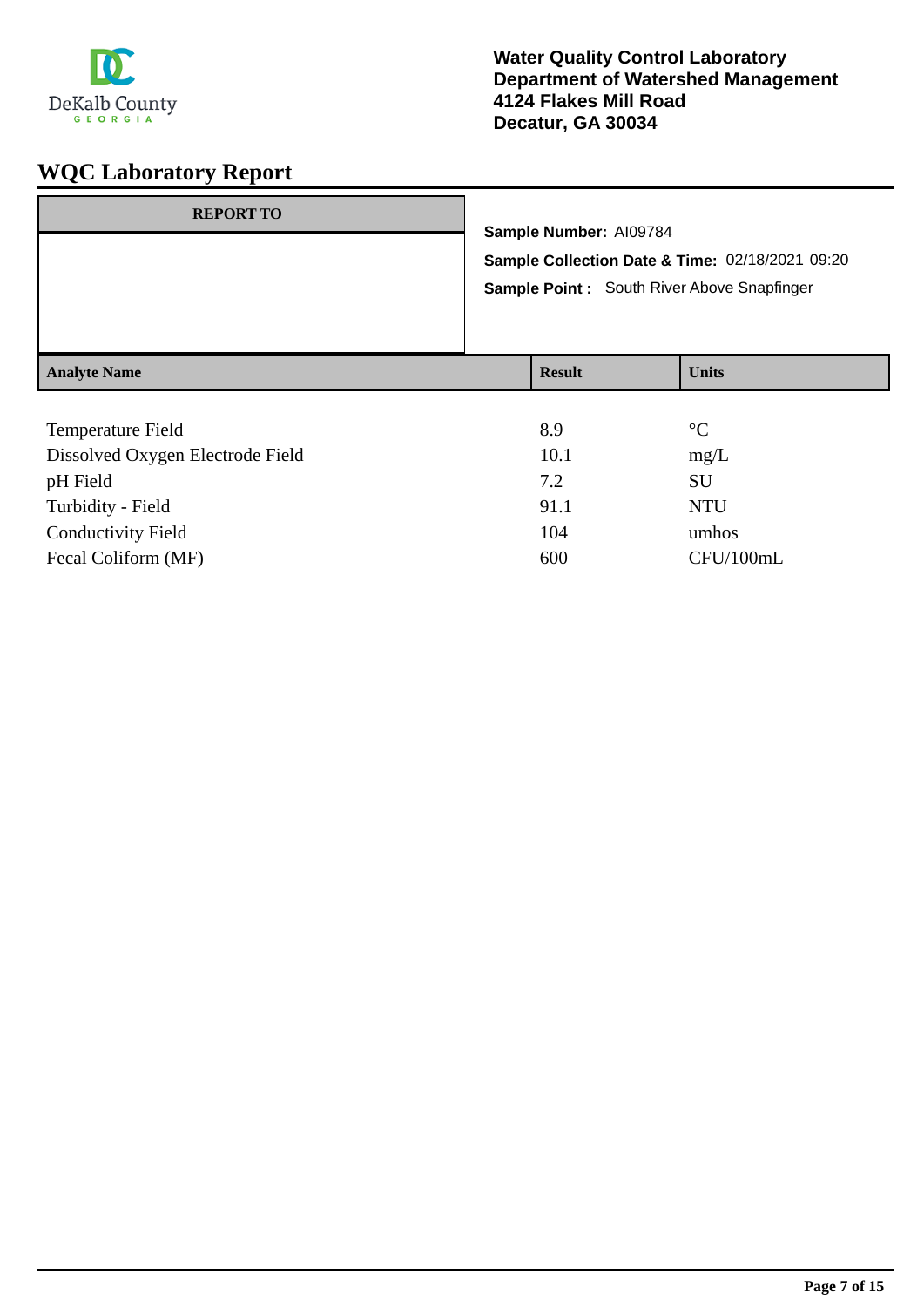

| <b>REPORT TO</b>    |                                                                                         | Sample Number: AI09785 |              |
|---------------------|-----------------------------------------------------------------------------------------|------------------------|--------------|
|                     | Sample Collection Date & Time: 02/18/2021 10:25<br>Sample Point : South River Below LAS |                        |              |
| <b>Analyte Name</b> |                                                                                         | <b>Result</b>          | <b>Units</b> |
| Turbidity - Field   |                                                                                         | 22.8                   | NTU          |

| 44.O | IVIU            |
|------|-----------------|
| 8.8  | $\rm ^{\circ}C$ |
| 7.4  | <b>SU</b>       |
| 167  | umhos           |
| 440  | CFU/100mL       |
| 10.6 | mg/L            |
|      |                 |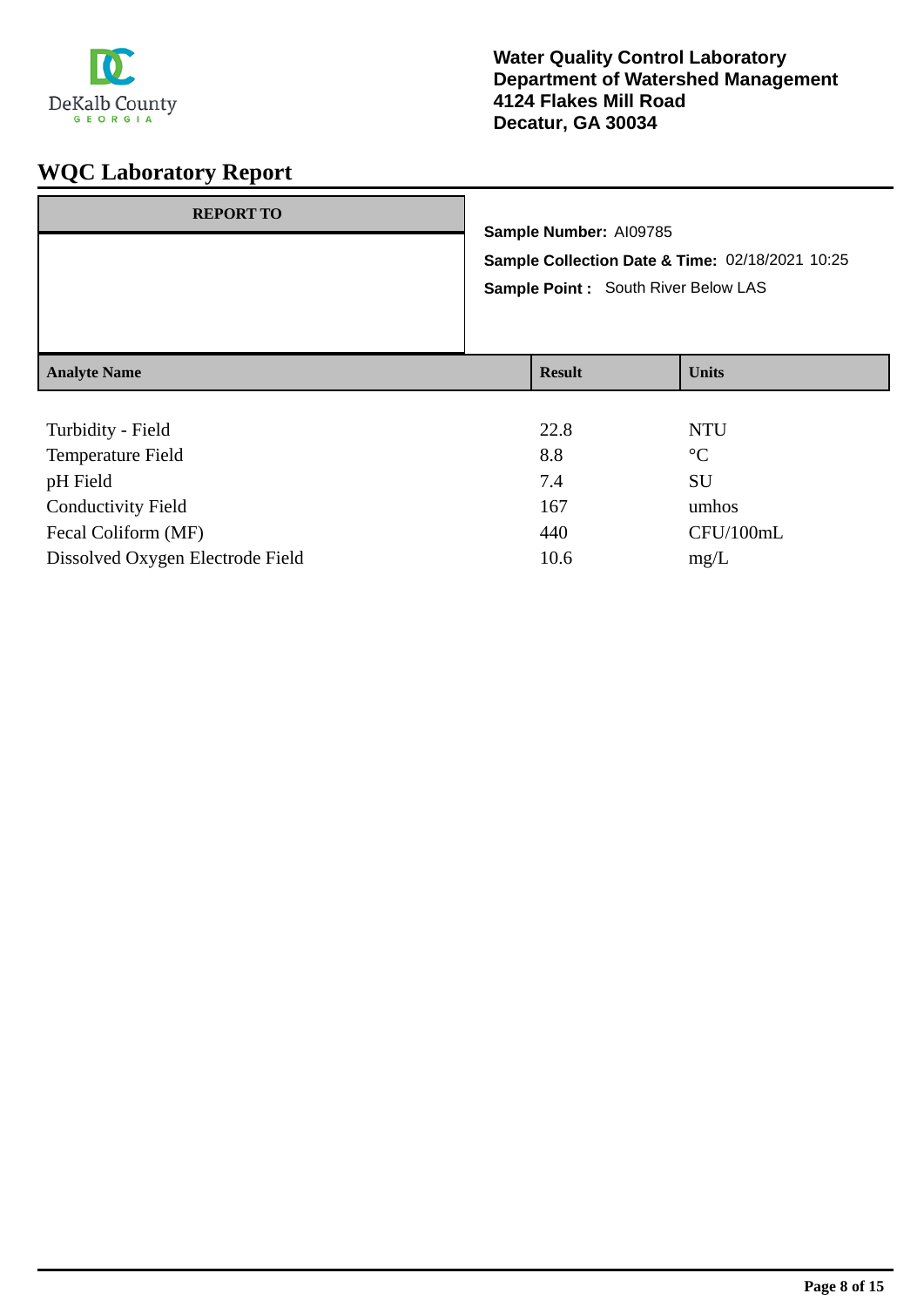

| <b>Analyte Name</b> |                                                                                                                                  | <b>Result</b> | <b>Units</b> |
|---------------------|----------------------------------------------------------------------------------------------------------------------------------|---------------|--------------|
|                     |                                                                                                                                  |               |              |
|                     | Sample Number: AI09786<br>Sample Collection Date & Time: 02/18/2021 09:40<br><b>Sample Point:</b> South River at Bouldercrest Rd |               |              |
| <b>REPORT TO</b>    |                                                                                                                                  |               |              |

| Dissolved Oxygen Electrode Field | 11.3  | mg/L            |
|----------------------------------|-------|-----------------|
| pH Field                         | 7.4   | <b>SU</b>       |
| <b>Temperature Field</b>         | 6.8   | $\rm ^{\circ}C$ |
| Turbidity - Field                | 187.2 | <b>NTU</b>      |
| <b>Conductivity Field</b>        | 70    | umhos           |
| Fecal Coliform (MF)              | 2800  | CFU/100mL       |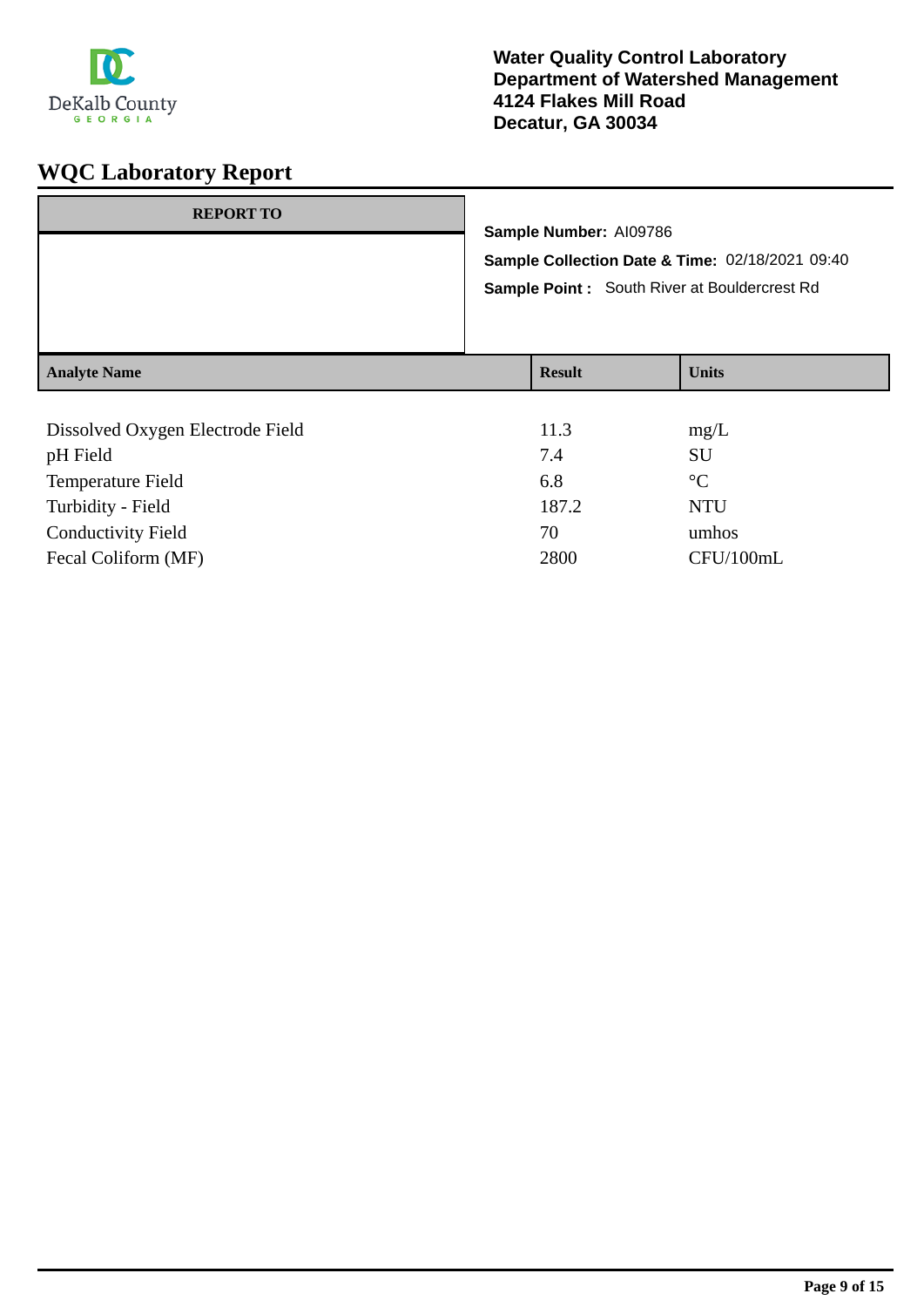

| <b>REPORT TO</b>    | Sample Number: AI09791<br>Sample Point : Peavine Creek at Northern Ave | Sample Collection Date & Time: 02/18/2021 09:25 |
|---------------------|------------------------------------------------------------------------|-------------------------------------------------|
| <b>Analyte Name</b> | <b>Result</b>                                                          | <b>Units</b>                                    |
|                     |                                                                        |                                                 |

| Fecal Coliform (MF)                  | 1100 | CFU/100mL       |
|--------------------------------------|------|-----------------|
| Turbidity - Field                    | 30.9 | <b>NTU</b>      |
| Chlorine, Total by Color Wheel Field | 0.0  | mg/L            |
| pH Field                             | 6.9  | SU              |
| Dissolved Oxygen Electrode Field     | 11.1 | mg/L            |
| <b>Temperature Field</b>             | 7.1  | $\rm ^{\circ}C$ |
| <b>Conductivity Field</b>            | 66   | umhos           |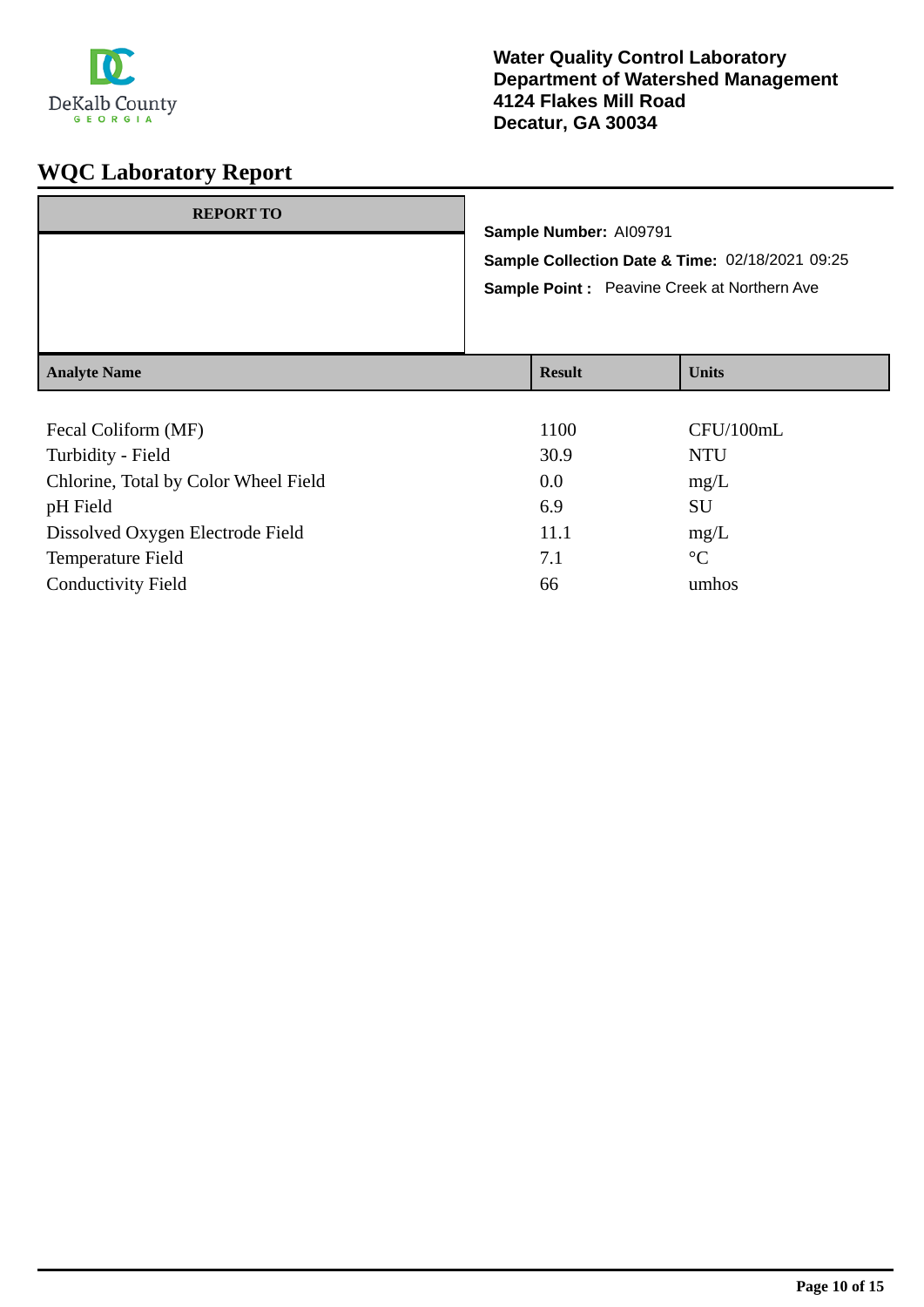

| <b>REPORT TO</b>    |               | Sample Number: AI09792 | Sample Collection Date & Time: 02/18/2021 10:00<br>Sample Point: Peavine Creek: Old Briarcliff |
|---------------------|---------------|------------------------|------------------------------------------------------------------------------------------------|
| <b>Analyte Name</b> | <b>Result</b> |                        | <b>Units</b>                                                                                   |

| 6.2   | $\rm ^{\circ}C$ |
|-------|-----------------|
| 11.8  | mg/L            |
| 7.4   | SU              |
| 5400  | CFU/100mL       |
| 0.0   | mg/L            |
| 46.4  | umhos           |
| 112.6 | <b>NTU</b>      |
|       |                 |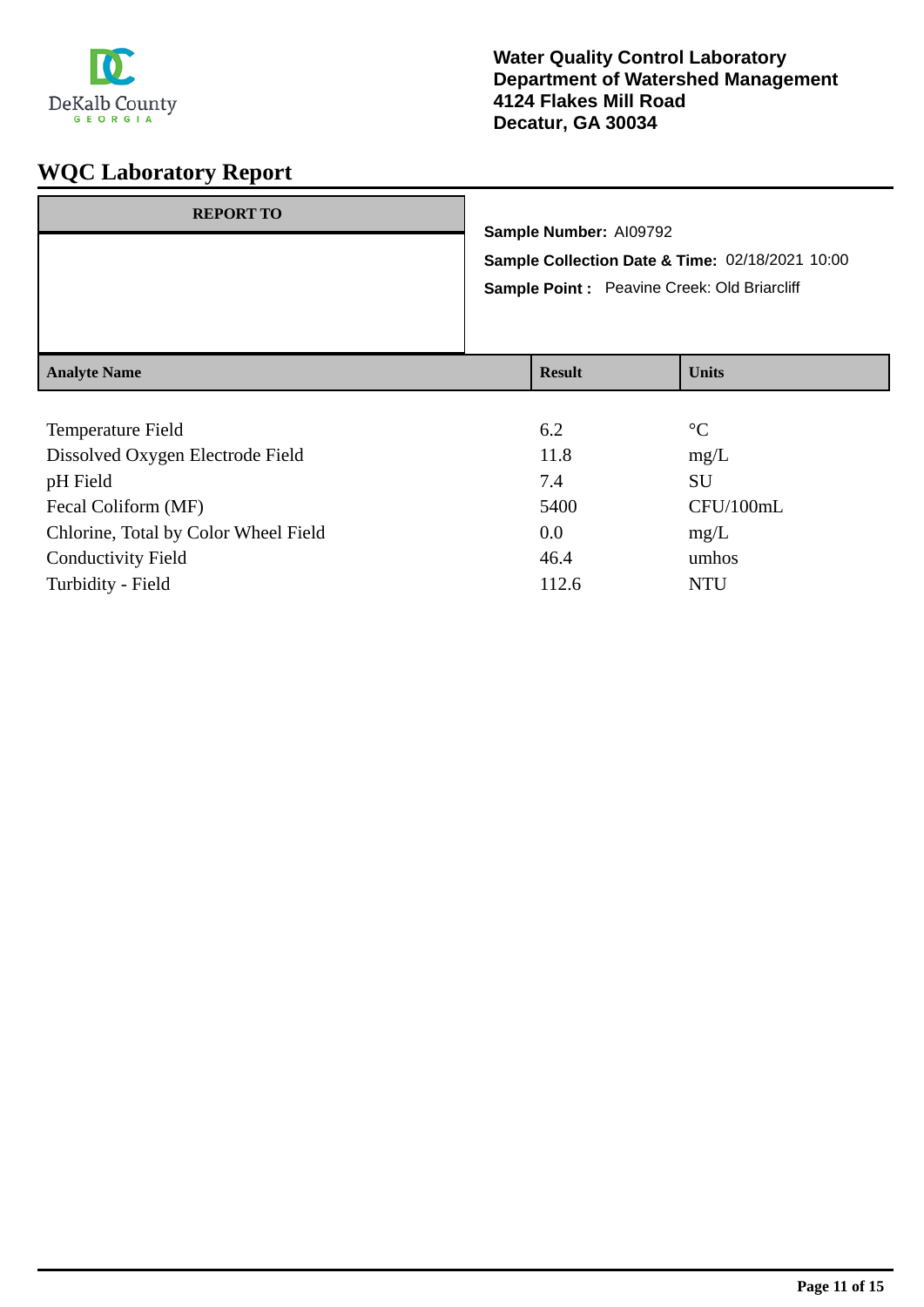

| <b>REPORT TO</b>    | Sample Number: AI09793<br>Sample Point : Lullwater Creek: LW Pkwy. | Sample Collection Date & Time: 02/18/2021 10:12 |
|---------------------|--------------------------------------------------------------------|-------------------------------------------------|
| <b>Analyte Name</b> | <b>Result</b>                                                      | <b>Units</b>                                    |

| Dissolved Oxygen Electrode Field     | 11.6 | mg/L            |
|--------------------------------------|------|-----------------|
| Turbidity - Field                    | 91.0 | <b>NTU</b>      |
| <b>Conductivity Field</b>            | 67.9 | umhos           |
| Chlorine, Total by Color Wheel Field | 0.0  | mg/L            |
| Temperature Field                    | 6.5  | $\rm ^{\circ}C$ |
| pH Field                             | 7.2  | SU              |
| Fecal Coliform (MF)                  | 5540 | CFU/100mL       |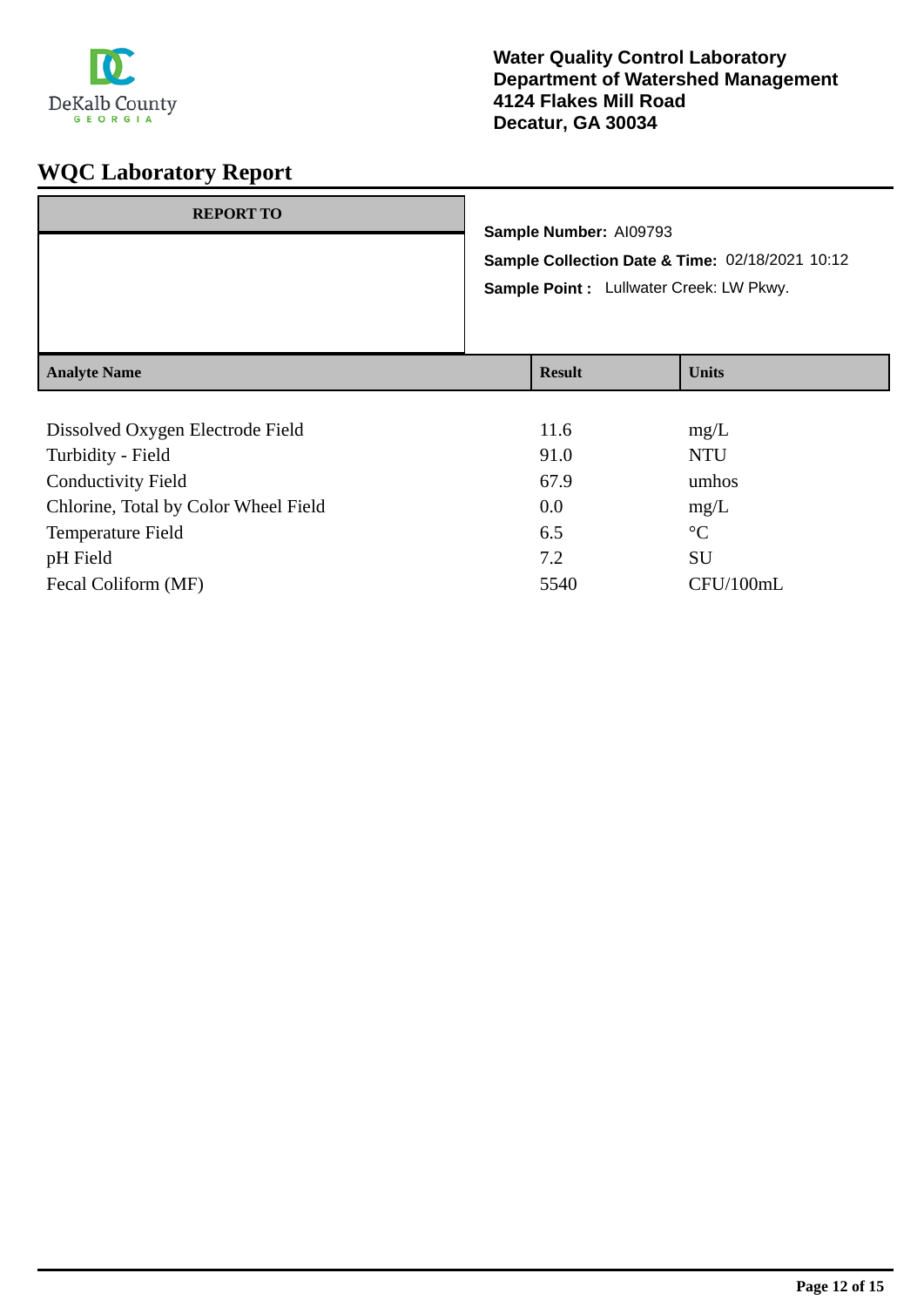

| <b>REPORT TO</b>    | Sample Number: AI09794<br>Sample Point: South River Above Snapfinger | Sample Collection Date & Time: 02/18/2021 09:20 |
|---------------------|----------------------------------------------------------------------|-------------------------------------------------|
| <b>Analyte Name</b> | <b>Result</b>                                                        | <b>Units</b>                                    |

| Temperature Field                    | 8.9  | $\rm ^{\circ}C$ |
|--------------------------------------|------|-----------------|
| Dissolved Oxygen Electrode Field     | 10.1 | mg/L            |
| pH Field                             | 7.2  | SU              |
| Chlorine, Total by Color Wheel Field | 0.0  | mg/L            |
| Turbidity - Field                    | 91.1 | <b>NTU</b>      |
| <b>Conductivity Field</b>            | 104  | umhos           |
| Fecal Coliform (MF)                  | 600  | CFU/100mL       |
|                                      |      |                 |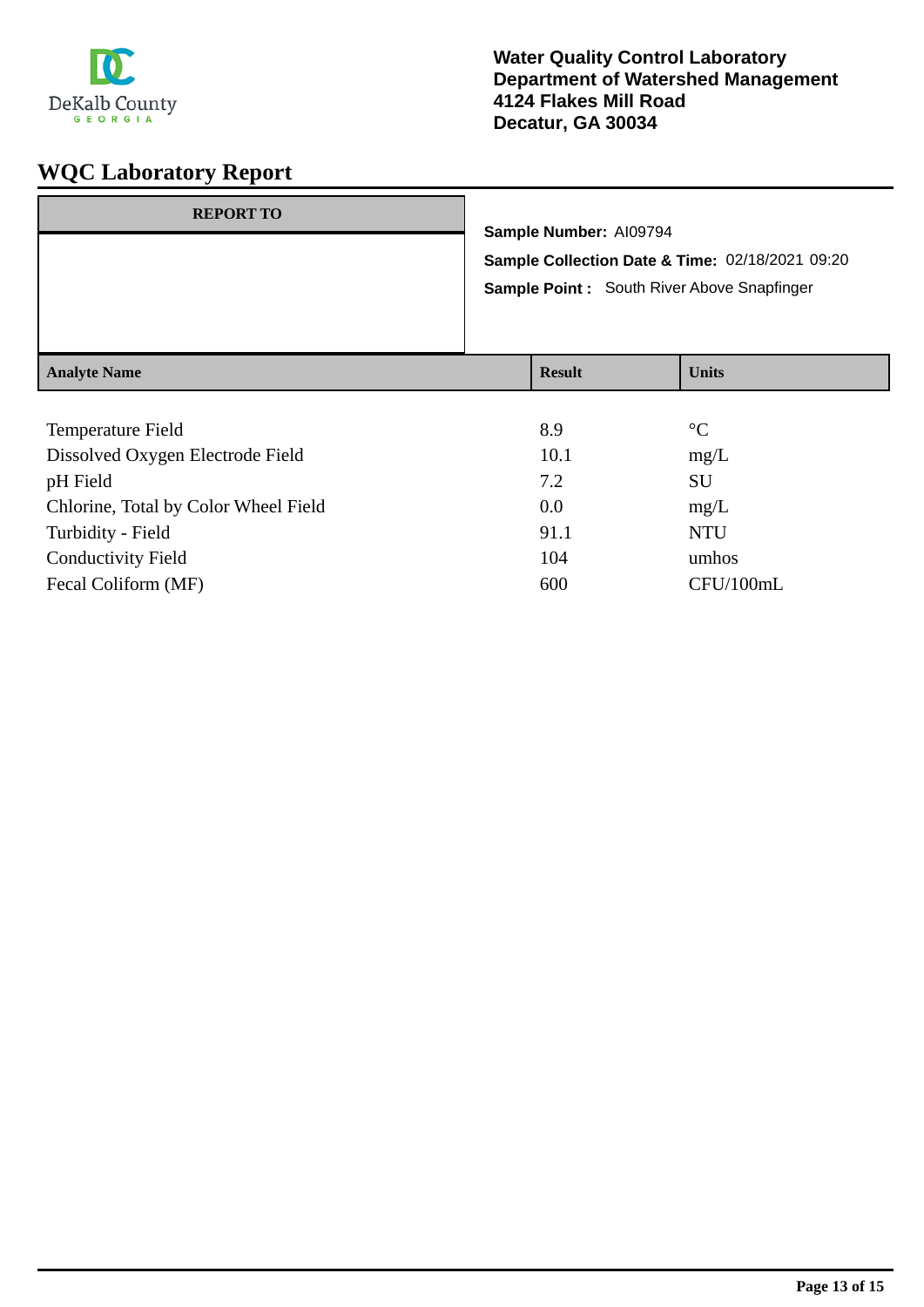

| <b>REPORT TO</b>    | Sample Number: AI09795<br>Sample Point : South River Below LAS | Sample Collection Date & Time: 02/18/2021 10:25 |
|---------------------|----------------------------------------------------------------|-------------------------------------------------|
| <b>Analyte Name</b> | <b>Result</b>                                                  | <b>Units</b>                                    |

| Dissolved Oxygen Electrode Field     | 10.6 | mg/L            |
|--------------------------------------|------|-----------------|
| Fecal Coliform (MF)                  | 440  | CFU/100mL       |
| <b>Conductivity Field</b>            | 167  | umhos           |
| Turbidity - Field                    | 22.8 | <b>NTU</b>      |
| pH Field                             | 7.6  | SU              |
| Temperature Field                    | 8.8  | $\rm ^{\circ}C$ |
| Chlorine, Total by Color Wheel Field | 0.0  | mg/L            |